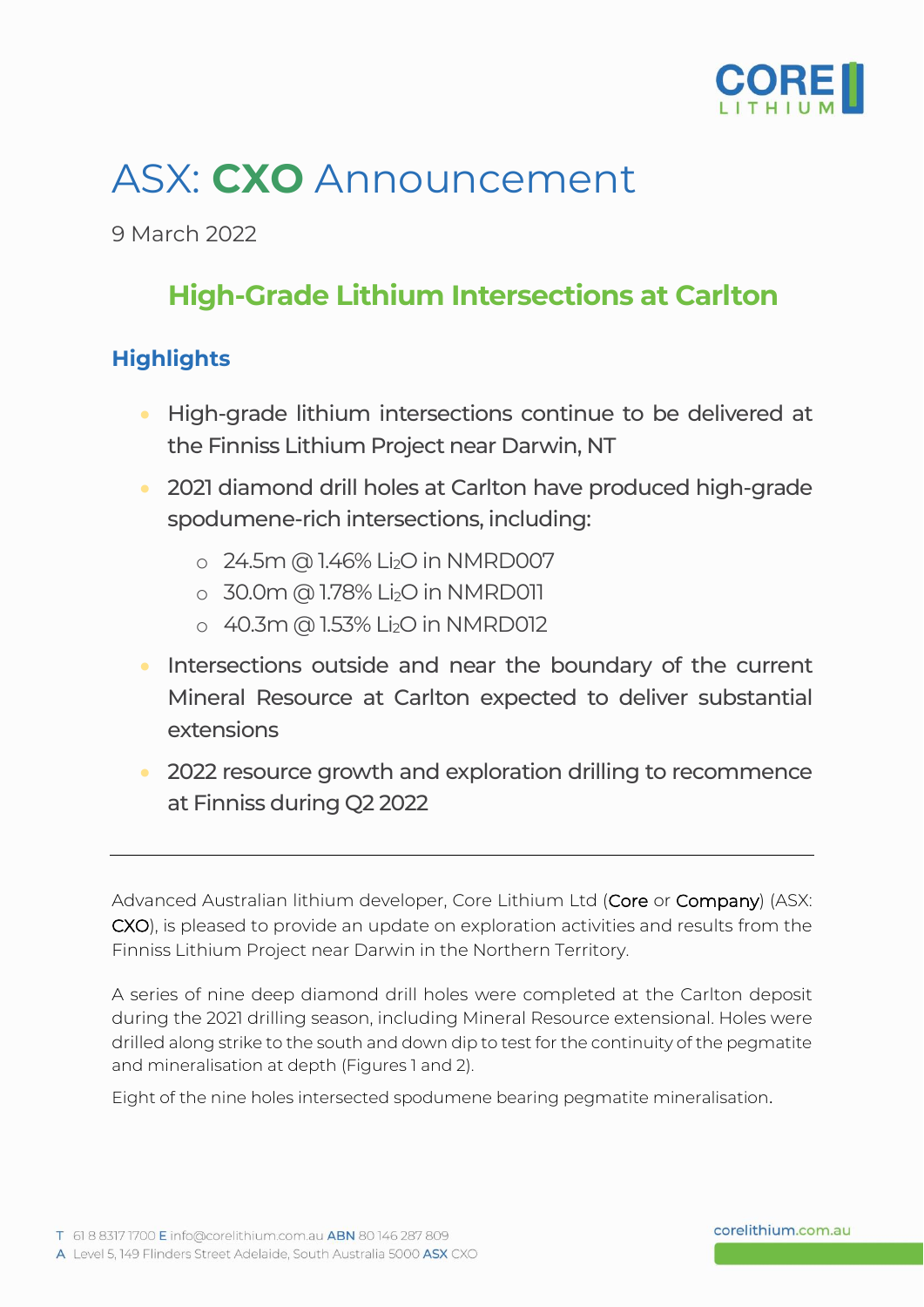



*Figure 1. Plan view of the Carlton drilling showing location of recent intersections.*

Significant intersections are shown below with results for all holes together with drill hole data included in Figure 1 and Table 1.

- *24.5m @ 1.46% Li2O in NMRD007*
- *13m @ 1.47% Li2O in NMRD009*
	- o *Incl. 6m @ 1.93% Li2O*
- *35m @ 1.25% Li2O in NMRD010*
	- o *Incl. 12m @ 1.73% Li2O*
- *30m @ 1.78% Li2O in NMRD011*
	- o *Incl. 8m @ 2.23% Li2O*
- *40.3m @ 1.53% Li2O in NMRD012*
	- o *Incl. 9.4m @ 2.15% Li2O*

#### corelithium.com.au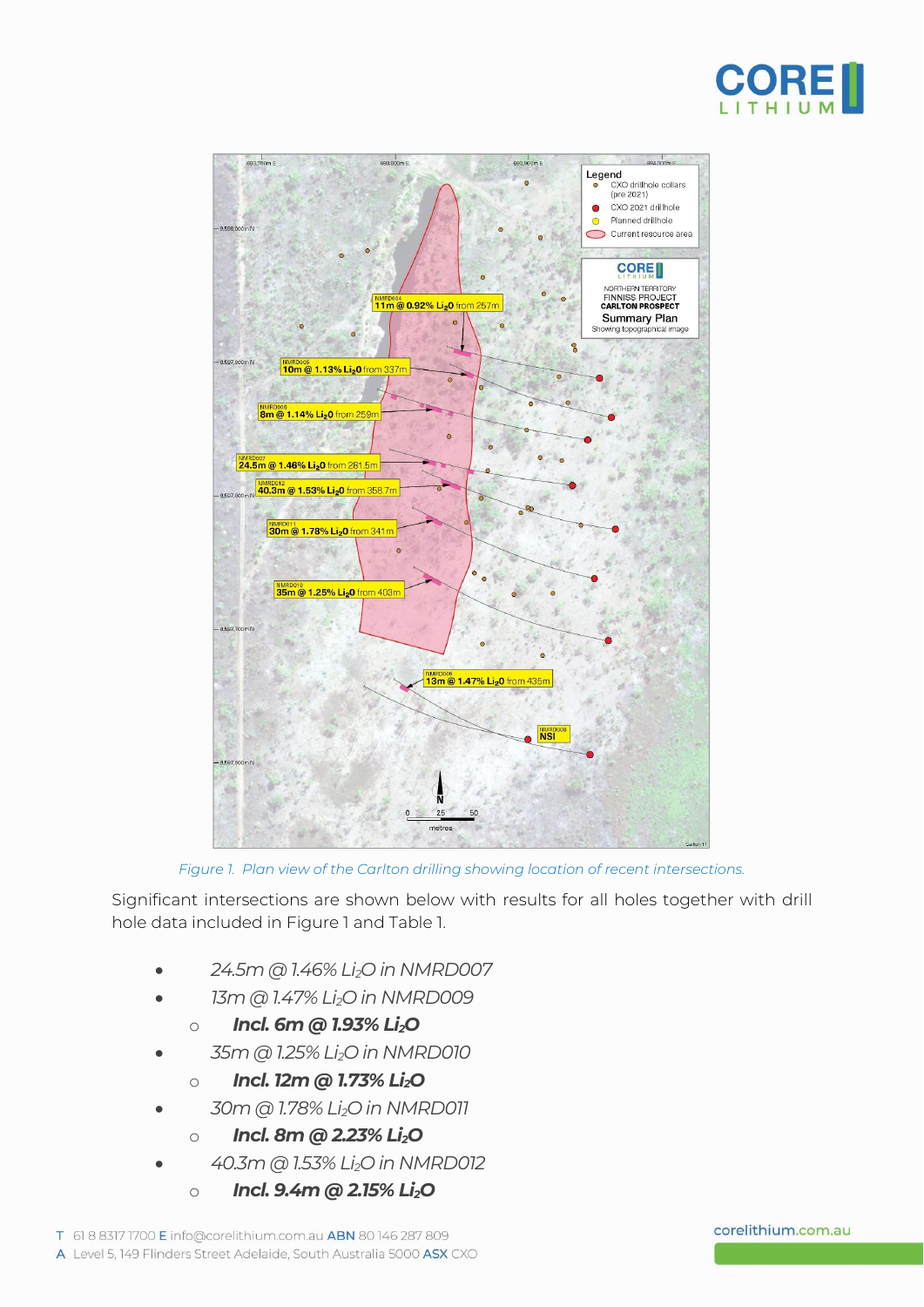

As is the case at BP33, these high-quality intersections support the current interpretation that the grade, consistency and width of pegmatite intervals of the Carlton lithium mineralisation is improving with depth.

The positive continuity in higher grade and thickness displayed, together with the position of the intersections outside or near the boundary of the current Mineral Resource envelope, is expected to result in an increase in the Mineral Resource estimate for Carlton. The current Mineral Resource Estimate for Carlton is 3.02 Mt @ 1.28% Li<sub>2</sub>O (ASX release dated 15 June 2020).



*Figure 2. Long-section for Carlton showing the current Mineral Resource (coloured by resource category), with new assay results (true width is approximately 60-70% of the drilled width).*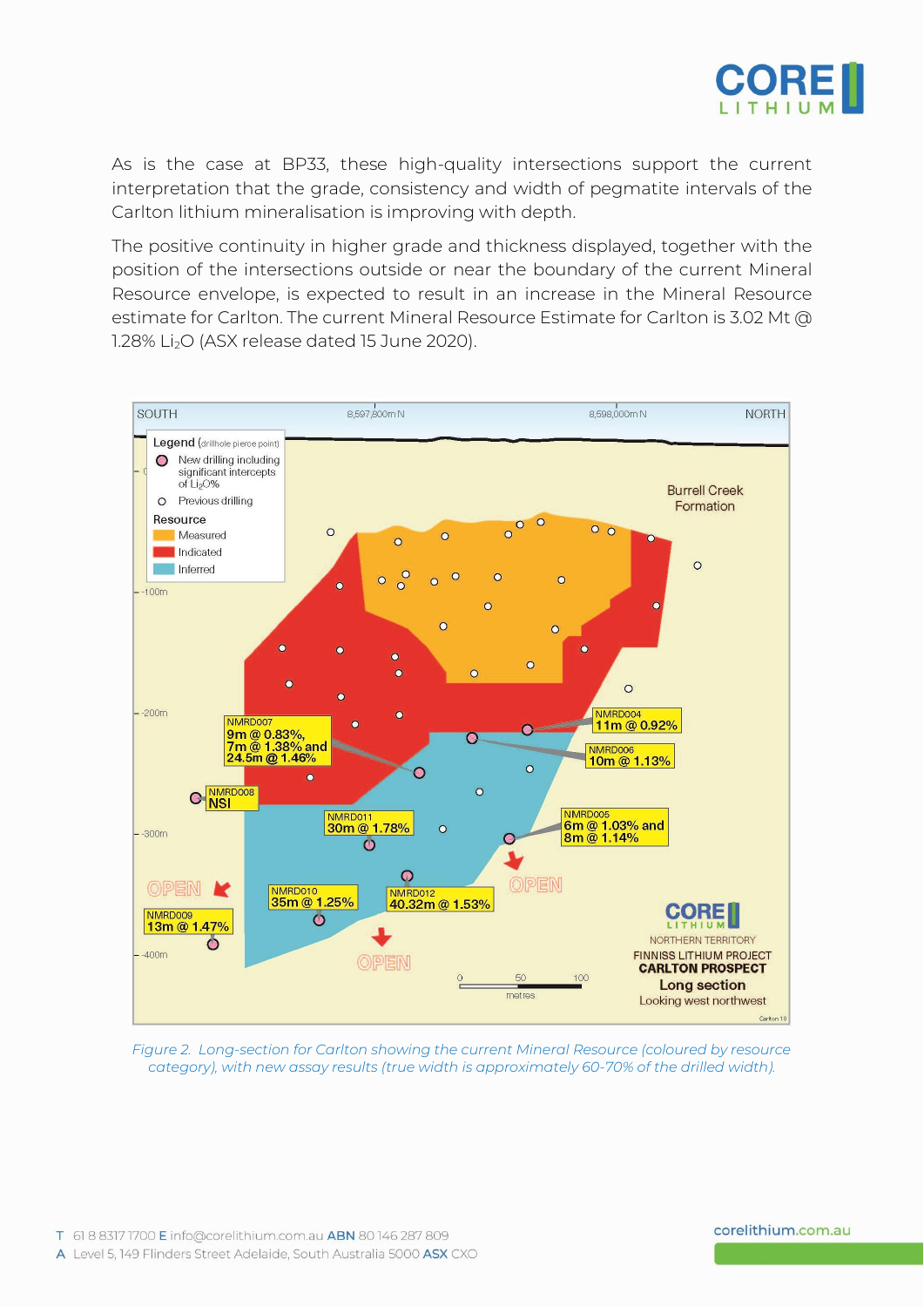

#### **Next Steps**

The last drill assay results from the 2021 drilling campaigns at the Finniss Project are expected to be reported over coming weeks as delays in laboratory productivity are resolved.

Expanded exploration and resource drilling in 2022, including further resource expansion drilling at Carlton will recommence and ramp-up in early Q2 2022 across the Finniss Project.

A resource update for the Finniss Project is expect during Q2 2022.

#### **Finniss Project Update**

Core's Finniss Project remains on schedule to produce first concentrate in Q4 2022.

Following the September 2021 FID decision, Core has successfully established its owner's team at the Project and construction activities continue to focus on the services infrastructure needed to support the development.

Open pit mining contractor Lucas TCS have commenced pre-strip activities at the Grants stage 1 pit and this mining activity is to ramp-up in March following the commissioning of key mining equipment (see Fig 3).

The EPC Engineers contracted to construct the DMS concentrate processing plant, Primero, gained access to site on March 1, 2022. Construction of the DMS Processing plant will begin during March as dry season begins.



*Figure 3. 210 tonne Liebherr R9200 excavator at Core's Finniss Lithium Project, NT*

corelithium.com.au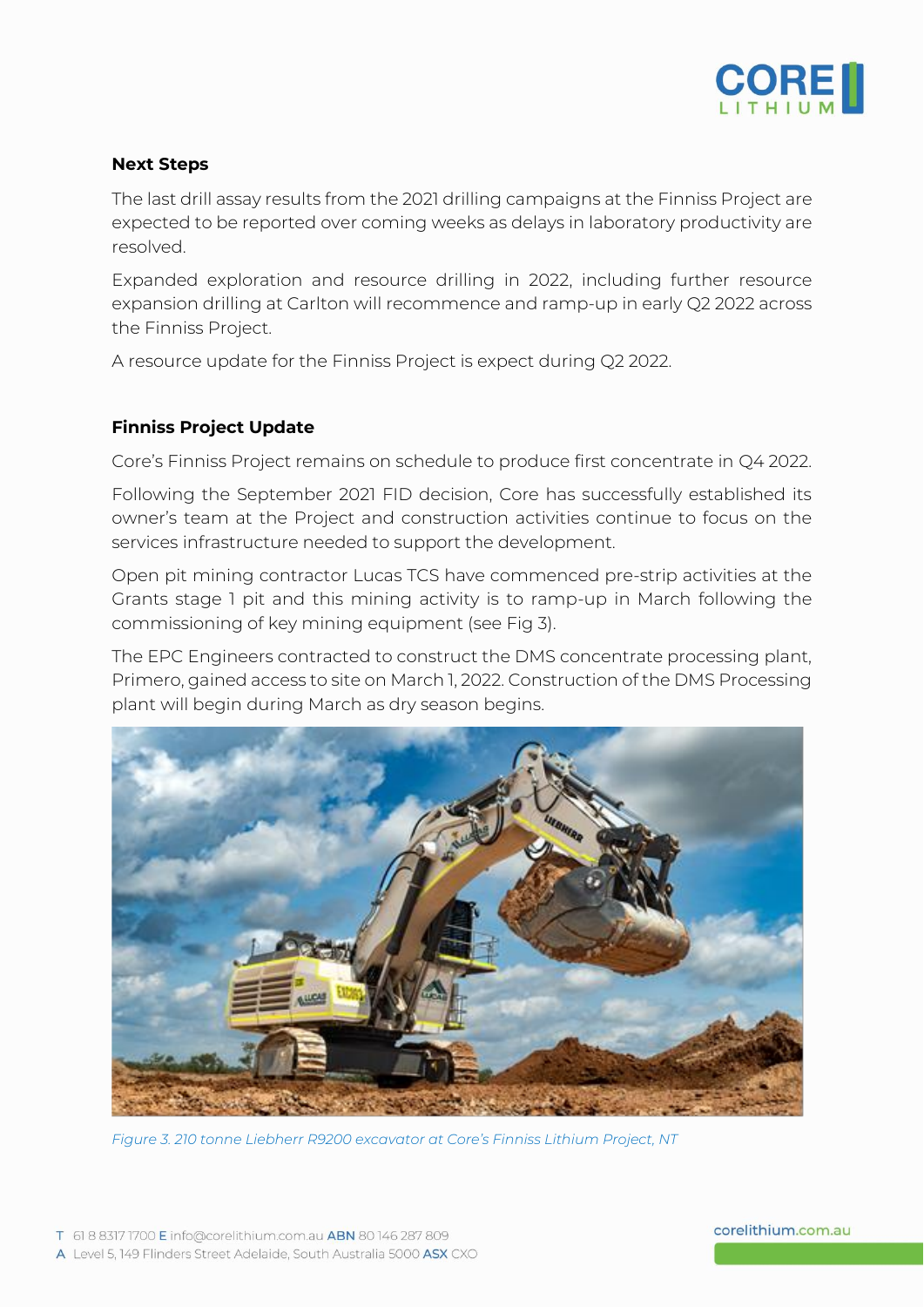

Core's Managing Director, Stephen Biggins, commented:

*"We are very pleased to see our targeted diamond drilling at Carlton bearing the positive outcomes that we anticipated.*

*"The Carlton deposit is a key component of the under-construction Finniss Project, and we look forward to delivering an updated Mineral Resource estimate in the coming months.*

*"This, in combination with the recommencement of exploration and resource drilling, is in line with our stated strategy of further expand the mine life of the Finniss Project."*

This announcement has been approved for release by the Core Lithium Board.

For further information please contact: For Media and Broker queries:

Stephen Biggins Fraser Beattie Managing Director **Account Manager** Account Manager Core Lithium Limited Core Lithium Limited Cannings Purple +61 8 8317 1700 +61 421 505 557

[info@corelithium.com.au](mailto:info@corelithium.com.au) fbeattie@canningspurple.com.au

#### **About Core**

Core Lithium is building Australia's newest and most advanced lithium project on the ASX, the Finniss Project in the Northern Territory. With first production on schedule for delivery by the end of 2022, the Finniss Project places Core Lithium at the front of the line of new global lithium production.

Finniss has been awarded Major Project Status by the Australian Federal Government, is one of the most capital efficient lithium projects and has arguably the best logistics chain to markets of any Australian lithium project.

The Finniss Project will provide the globe with high-grade and high-quality lithium suitable for lithium batteries used to power electric vehicles and renewable energy storage.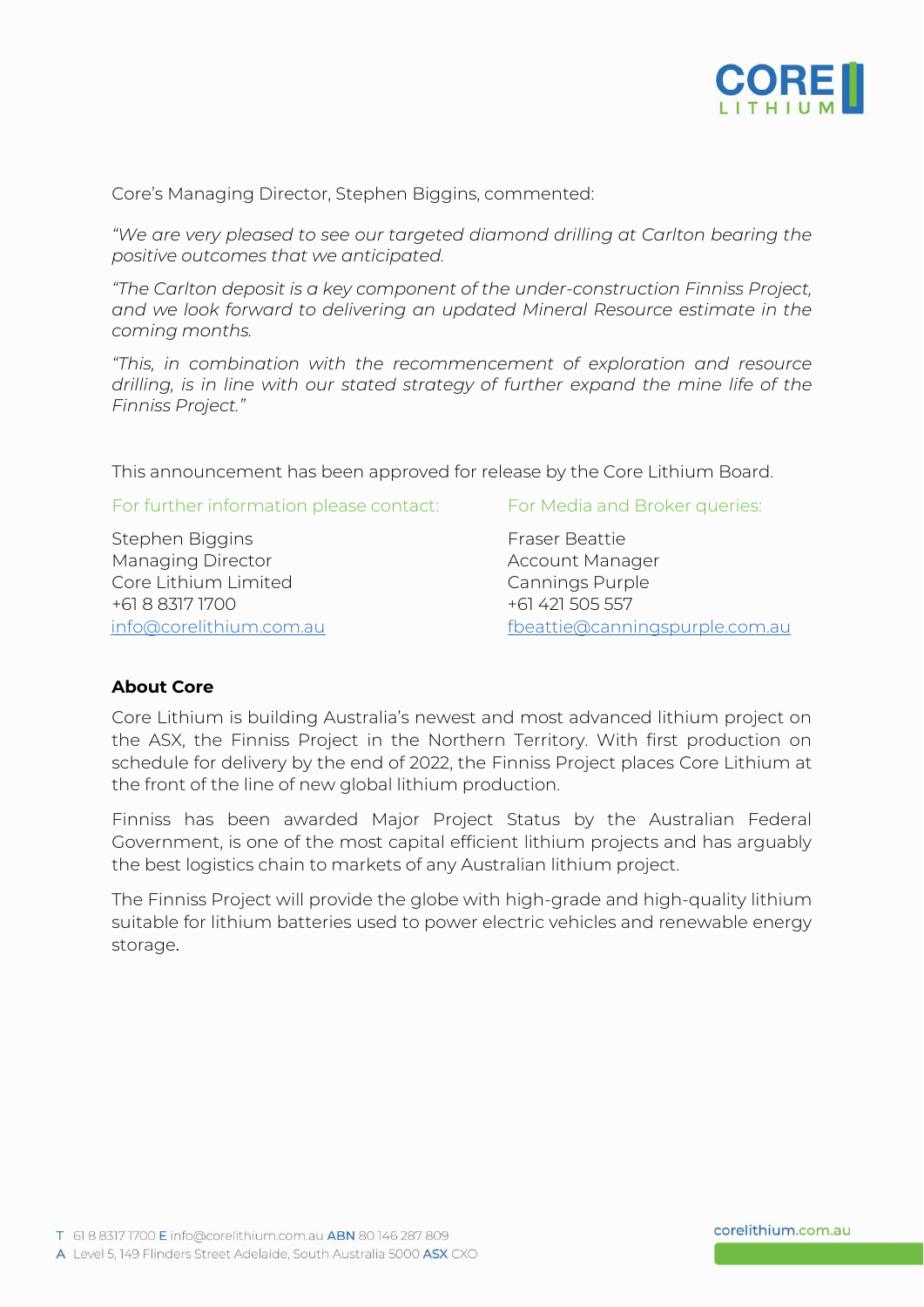

| Hole ID | Prospect | <b>Drill</b><br>Type | Easting | Northing | <b>Dip</b> | <b>Azimuth</b> | Total<br>Depth | From<br>(m) | To (m)                   | Inter<br>val<br>(m) | Grade<br>(Li <sub>2</sub> O%) |
|---------|----------|----------------------|---------|----------|------------|----------------|----------------|-------------|--------------------------|---------------------|-------------------------------|
| NMRD004 | Carlton  | <b>MRD</b>           | 693953  | 8597888  | $-65.4$    | 279.02         | 285.9          | 257.0       | 268.0                    | 11.0                | 0.92                          |
| NMRD005 | Carlton  | <b>MRD</b>           | 693962  | 8597858  | $-70.39$   | 283.35         | 387.7          | 337.0       | 347.0                    | 10.0                | 1.13                          |
| NMRD006 | Carlton  | <b>MRD</b>           | 693944  | 8597842  | $-63.81$   | 280.75         | 360.7          | 240.0       | 246.0                    | 6.0                 | 1.03                          |
|         |          |                      |         |          |            |                | and            | 259.0       | 267.0                    | 8.0                 | 1.14                          |
| NMRD007 | Carlton  | <b>MRD</b>           | 693933  | 8597807  | $-68.25$   | 279.12         | 369.7          | 210.0       | 219.0                    | 9.0                 | 0.83                          |
|         |          |                      |         |          |            |                | and            | 265.0       | 273.6                    | 8.6                 | 1.19                          |
|         |          |                      |         |          |            |                | and            | 281.5       | 306.0                    | 24.5                | 1.46                          |
| NMRD008 | Carlton  | <b>MRD</b>           | 693899  | 8597617  | $-70.25$   | 280.46         | 359.8          |             | No Significant Intercept |                     |                               |
| NMRD009 | Carlton  | <b>MRD</b>           | 693946  | 8597606  | $-71.02$   | 279.86         | 465.6          | 435.0       | 448.0                    | 13.0                | 1.47                          |
|         |          |                      |         |          |            |                | incl.          | 441.0       | 447.0                    | 6.0                 | 1.93                          |
| NMRD010 | Carlton  | <b>MRD</b>           | 693960  | 8597691  | $-70.72$   | 280.93         | 462.8          | 403.0       | 438.0                    | 35.0                | 1.25                          |
|         |          |                      |         |          |            |                | incl.          | 403.0       | 415.0                    | 12.0                | 1.73                          |
| NMRD011 | Carlton  | <b>MRD</b>           | 693949  | 8597738  | $-70.54$   | 281.51         | 402.6          | 341.0       | 371.0                    | 30.0                | 1.78                          |
|         |          |                      |         |          |            |                | incl.          | 343.0       | 351.0                    | 8.0                 | 2.23                          |
| NMRD012 | Carlton  | <b>MRD</b>           | 693965  | 8597775  | $-70.47$   | 277.87         | 444.2          | 358.7       | 399.0                    | 40.3                | 1.53                          |
|         |          |                      |         |          |            |                | incl.          | 360.0       | 369.4                    | 9.4                 | 2.15                          |

#### *Table 1 Summary of Carlton drill hole data and received assay results at the Finniss Project*

#### Competent Persons Statements

*The information in this report that relates to Exploration Results and Mineral Resources is based on information compiled by Graeme McDonald (BSc(Hons)Geol, PhD) as Consultant to Core Lithium Ltd who is a member of the Australasian Institute of Mining and Metallurgy and is bound by and follows the Institute's codes and recommended practices. He has sufficient experience which is relevant to the styles of mineralisation and types of deposits under consideration and to the activities being undertaken to qualify as a Competent Person as defined in the 2012 Edition of the "Australasian Code for Reporting of Exploration Results, Mineral Resources and Ore Reserves". Dr. McDonald consents to the inclusion in the report of the matters based on this information in the form and context in which it appears.*

*Core confirms that it is not aware of any new information or data that materially affects the information included in this announcement and that all material assumptions and technical parameters underpinning the Mineral Resource in the announcement "Finniss Lithium Resource increased by over 50%" dated 15 June 2020 continue to apply and have not materially changed.*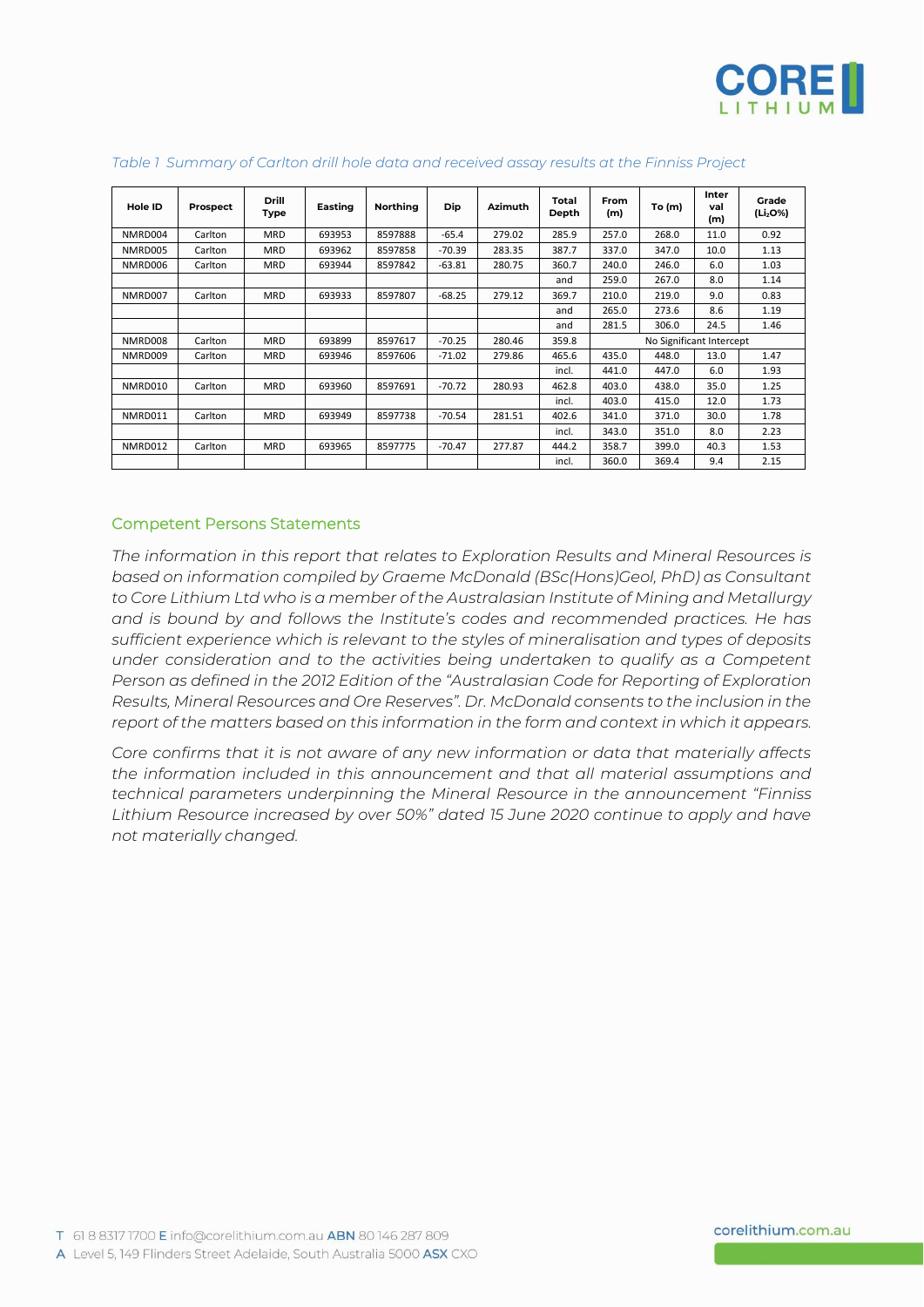

# JORC Code, 2012 Edition – Table 1 Report

## Section 1 Sampling Techniques and Data

# (Criteria in this section apply to all succeeding sections)

| Criteria                      | <b>JORC Code Explanation</b>                                                                                                                                                                                                                                                                                                                                                                                                                                                                                                                                                                                                                                                                                                                                                                                                                                                                                                                                                                                                                                                                                                                                    | Commentary                                                                                                                                                                                                                                                                                                                                                                                                                                                                                                                                                                                                                                                                                                                                                        |
|-------------------------------|-----------------------------------------------------------------------------------------------------------------------------------------------------------------------------------------------------------------------------------------------------------------------------------------------------------------------------------------------------------------------------------------------------------------------------------------------------------------------------------------------------------------------------------------------------------------------------------------------------------------------------------------------------------------------------------------------------------------------------------------------------------------------------------------------------------------------------------------------------------------------------------------------------------------------------------------------------------------------------------------------------------------------------------------------------------------------------------------------------------------------------------------------------------------|-------------------------------------------------------------------------------------------------------------------------------------------------------------------------------------------------------------------------------------------------------------------------------------------------------------------------------------------------------------------------------------------------------------------------------------------------------------------------------------------------------------------------------------------------------------------------------------------------------------------------------------------------------------------------------------------------------------------------------------------------------------------|
| Sampling<br>techniques        | Nature and quality of sampling (e.g. cut channels, random chips,<br>$\bullet$<br>or specific specialised industry standard measurement tools<br>appropriate to the minerals under investigation, such as down<br>hole gamma sondes, or handheld XRF instruments, etc). These<br>examples should not be taken as limiting the broad meaning of<br>sampling.<br>Include reference to measures taken to ensure sample<br>$\bullet$<br>representivity and the appropriate calibration of any<br>measurement tools or systems used.<br>Aspects of the determination of mineralisation that are Material<br>$\bullet$<br>to the Public Report.<br>In cases where 'industry standard' work has been done this<br>$\bullet$<br>would be relatively simple (e.g. 'reverse circulation drilling was<br>used to obtain 1 m samples from which 3 kg was pulverised to<br>produce a 30 g charge for fire assay'). In other cases, more<br>explanation may be required, such as where there is coarse gold<br>that has inherent sampling problems. Unusual commodities or<br>mineralisation types (e.g. submarine nodules) may warrant<br>disclosure of detailed information. | Diamond core (DDH) drill techniques have been employed for the Core Lithium<br>Ltd ("Core" or "CXO") drilling at Carlton. A list of the hole IDs and positions has<br>been included in the release.<br>Drill core was collected directly into trays, marked up by metre marks and<br>secured as the drilling progressed.<br>DDH Core was transported to a local core preparation facility where geological<br>logging and sample interval selection took place. Core was cut into half<br>longitudinally along a consistent line between 0.3m and 1m in length, ensuring<br>no bias in the cutting plane.<br>DDH sampling of pegmatite for assays is done over the sub-1m intervals<br>described above. 1m-sampling continued into the barren phyllite host rock. |
| <b>Drilling</b><br>techniques | Drill type (e.g. core, reverse circulation, open-hole hammer,<br>$\bullet$<br>rotary air blast, auger, Bangka, sonic, etc) and details (e.g. core<br>diameter, triple or standard tube, depth of diamond tails, face-<br>sampling bit or other type, whether core is oriented and if so,<br>by what method, etc).                                                                                                                                                                                                                                                                                                                                                                                                                                                                                                                                                                                                                                                                                                                                                                                                                                               | DDH drilling used a triple tube HQ technique. Core was oriented using a Reflex<br>HQ core orientation tool.<br>All diamond holes utilised Mud Rotary precollars to fresh rock (approx. 65m)<br>with diamond tails.                                                                                                                                                                                                                                                                                                                                                                                                                                                                                                                                                |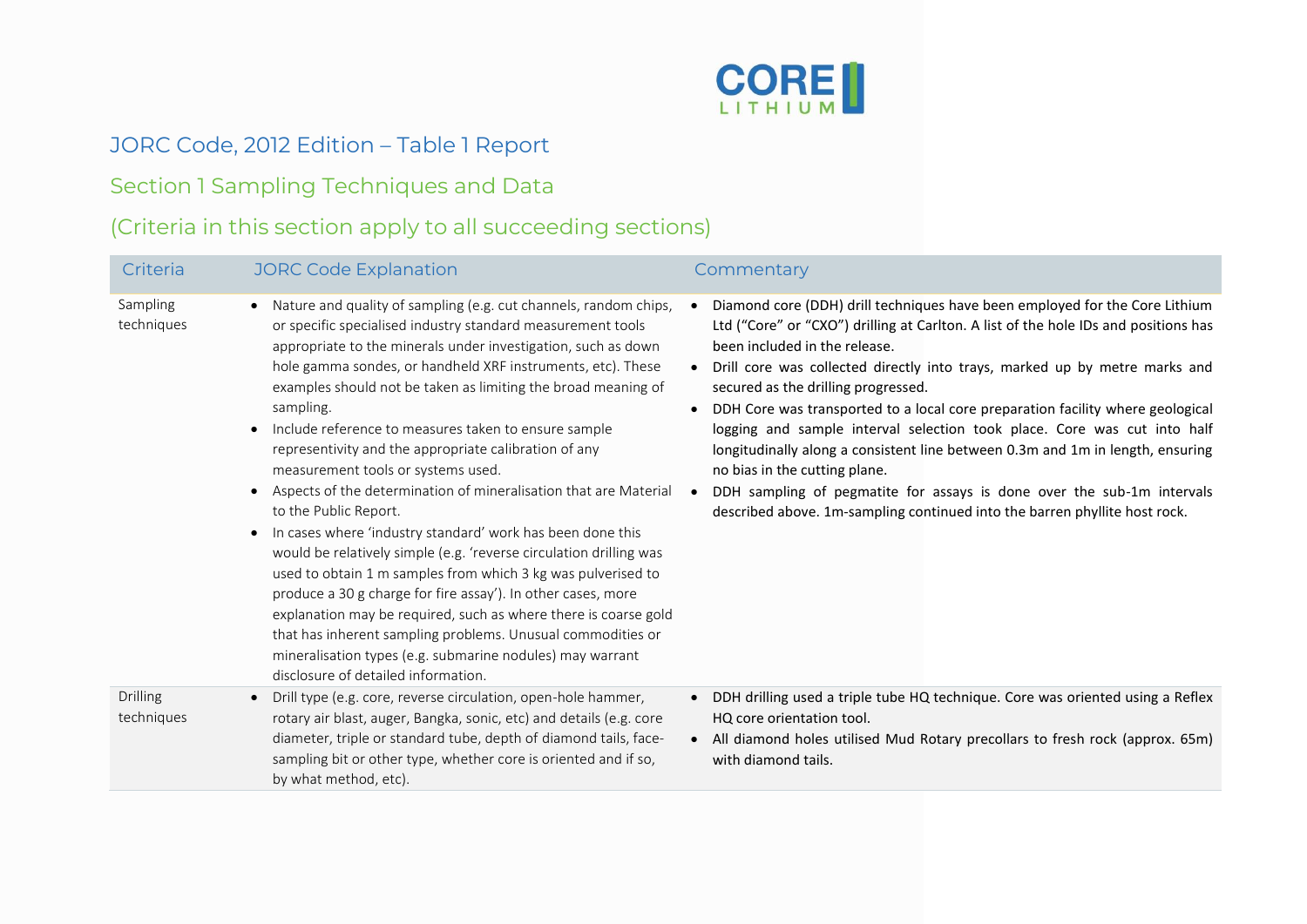

| Drill sample<br>recovery                                | • Method of recording and assessing core and chip sample<br>recoveries and results assessed.<br>Measures taken to maximise sample recovery and ensure<br>$\bullet$<br>representative nature of the samples.<br>Whether a relationship exists between sample recovery and<br>$\bullet$<br>grade and whether sample bias may have occurred due to<br>preferential loss/gain of fine/coarse material.                                                                                                                                                                                                                                                                                                                                          | DDH core recoveries were measured using conventional procedures utilising<br>the driller's markers and estimates of core loss, followed by mark up and<br>measuring of recovered core by the geologist or geotechnician.<br>DDH core recovery is 100% in the pegmatite zones and in fresh host-rock.<br>$\bullet$<br>Previous studies have shown that there is no sample bias due to preferential<br>$\bullet$<br>loss/gain of the fine or coarse material.                                                                                                                                                                                                                                                                                                                          |
|---------------------------------------------------------|---------------------------------------------------------------------------------------------------------------------------------------------------------------------------------------------------------------------------------------------------------------------------------------------------------------------------------------------------------------------------------------------------------------------------------------------------------------------------------------------------------------------------------------------------------------------------------------------------------------------------------------------------------------------------------------------------------------------------------------------|--------------------------------------------------------------------------------------------------------------------------------------------------------------------------------------------------------------------------------------------------------------------------------------------------------------------------------------------------------------------------------------------------------------------------------------------------------------------------------------------------------------------------------------------------------------------------------------------------------------------------------------------------------------------------------------------------------------------------------------------------------------------------------------|
| Logging                                                 | Whether core and chip samples have been geologically and<br>$\bullet$<br>geotechnically logged to a level of detail to support appropriate<br>Mineral Resource estimation, mining studies and metallurgical<br>studies.<br>Whether logging is qualitative or quantitative in nature. Core (or<br>$\bullet$<br>costean, channel, etc) photography.<br>The total length and percentage of the relevant intersections<br>$\bullet$<br>logged.                                                                                                                                                                                                                                                                                                  | Detailed geological logging was carried out on all DDH drill holes.<br>Logging recorded lithology, mineralogy, mineralisation, weathering, colour, and<br>other sample features.<br>DDH core is stored in plastic core trays.<br>$\bullet$<br>All holes were logged in full.<br>$\bullet$<br>Pegmatite sections are also checked under a single-beam UV light for<br>spodumene identification on an ad hoc basis. These only provide indicative<br>qualitative information.<br>DDH core trays are photographed and stored on the CXO server.<br>$\bullet$                                                                                                                                                                                                                            |
| Sub-sampling<br>techniques and<br>sample<br>preparation | • If core, whether cut or sawn and whether quarter, half or all<br>core taken.<br>• If non-core, whether riffled, tube sampled, rotary split, etc and<br>whether sampled wet or dry.<br>For all sample types, the nature, quality and appropriateness of<br>$\bullet$<br>the sample preparation technique.<br>Quality control procedures adopted for all sub-sampling stages<br>$\bullet$<br>to maximise representivity of samples.<br>Measures taken to ensure that the sampling is representative of<br>$\bullet$<br>the in-situ material collected, including for instance results for<br>field duplicate/second-half sampling.<br>Whether sample sizes are appropriate to the grain size of the<br>$\bullet$<br>material being sampled. | • The field sample preparation followed industry best practice.<br>The sample sizes are considered more than adequate to ensure that there are<br>no particle size effects relating to the grain size of the mineralisation.<br>Half Drill Core sample intervals were constrained by geology, alteration or<br>structural boundaries, intervals varied between a minimum of 0.3 metres to a<br>maximum of 1 m. The core is cut along a regular Ori line to ensure no sampling<br>bias.<br>Sample preparation for DD samples occurs at North Australian Laboratories<br>("NAL"), Pine Creek, NT.<br>DD samples are crushed and then prepared by pulverising to 95% passing -100<br>$\bullet$<br>um.<br>Field and lab standards together with blanks were used routinely.<br>$\bullet$ |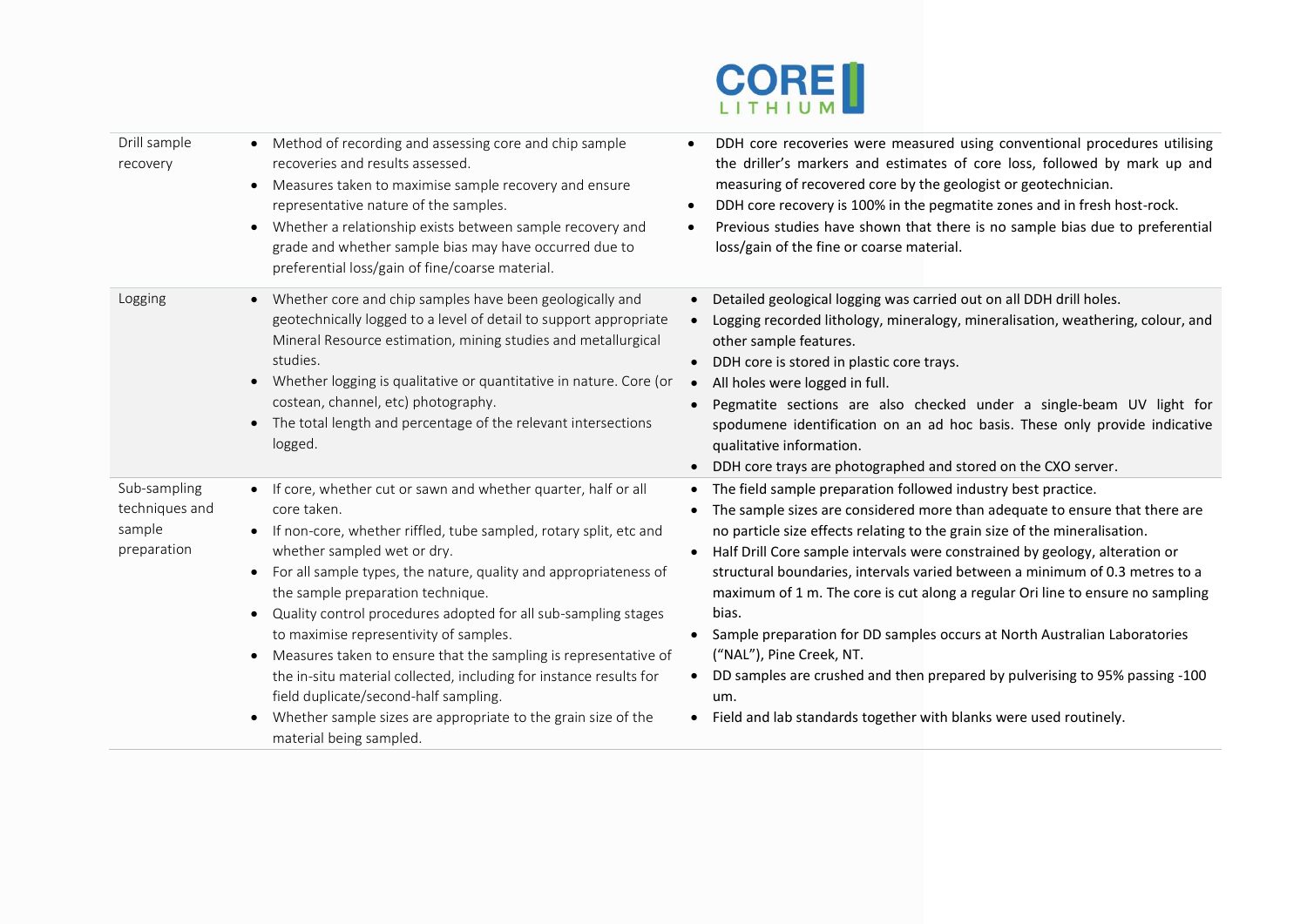

#### Quality of assay data and laboratory tests

Verification of sampling and assaying

- The nature, quality and appropriateness of the assaying and laboratory procedures used and whether the technique is considered partial or total.
- For geophysical tools, spectrometers, handheld XRF instruments, etc, the parameters used in determining the analysis including instrument make and model, reading times, calibrations factors applied and their derivation, etc.
- Nature of quality control procedures adopted (e.g. standards, blanks, duplicates, external laboratory checks) and whether acceptable levels of accuracy (i.e. lack of bias) and precision have been established.

• The verification of significant intersections by either independent or alternative company personnel.

• Documentation of primary data, data entry procedures, data verification, data storage (physical and electronic) protocols.

• The use of twinned holes.

• Discuss any adjustment to assay data.

- Sample analysis for DDH samples occurs at North Australian Laboratories, Pine Creek, NT.
- A 0.3 g sub-sample of the pulp is digested in a standard 4 acid mixture and analysed via ICP-MS and ICP-OES methods for the following elements: Li, Cs, Rb, Sr, Nb, Sn, Ta, U, As, K, P, S and Fe. The lower and upper detection range for Li by this method are 1 ppm and 5000 ppm respectively.
- During the drilling program a 3000 ppm Li trigger was set to process that sample via a fusion method. The fusion method was - a 0.3 g sub-sample is fused with 1g of Sodium Peroxide Fusion flux and then digested in 10% hydrochloric acid. ICP-OES is used for the following elements: Li, Sn, Ta, P and Fe. The lower and upper detection range for Li by this method are 10 ppm and 20,000 ppm respectively.
- A barren flush is inserted between samples at the laboratory.
- NAL has a regime of 1 in 8 control subsamples.
- NAL utilise standard internal quality control measures including the use of Certified Lithium Standards and duplicates/repeats.
- Approximate CXO-implemented quality control procedures include:
	- o One in 20 certified Lithium ore standards were used for this drilling.
	- o One in 20 blanks were inserted for this drilling.
- There were no significant issues identified with any of the QAQC data.
- Senior technical personnel have visually inspected and verified the significant drill intersections.
- All field data is entered into OCRIS logging system (supported by lookup/validation tables) at site and imported into the centralized CXO Access database.
- Hard copies of survey and sampling data are stored in the local office and electronic data is stored on the CXO server.
- Metallic Lithium percent was multiplied by a conversion factor of 2.1527/10000 to report Li ppm as  $Li<sub>2</sub>O$ %.
- Location of data points • Accuracy and quality of surveys used to locate drill holes (collar and down-hole surveys), trenches, mine workings and other • Differential GPS has been used to determine all collar locations, including RL. Collar position audits are regularly undertaken, and no issues have arisen.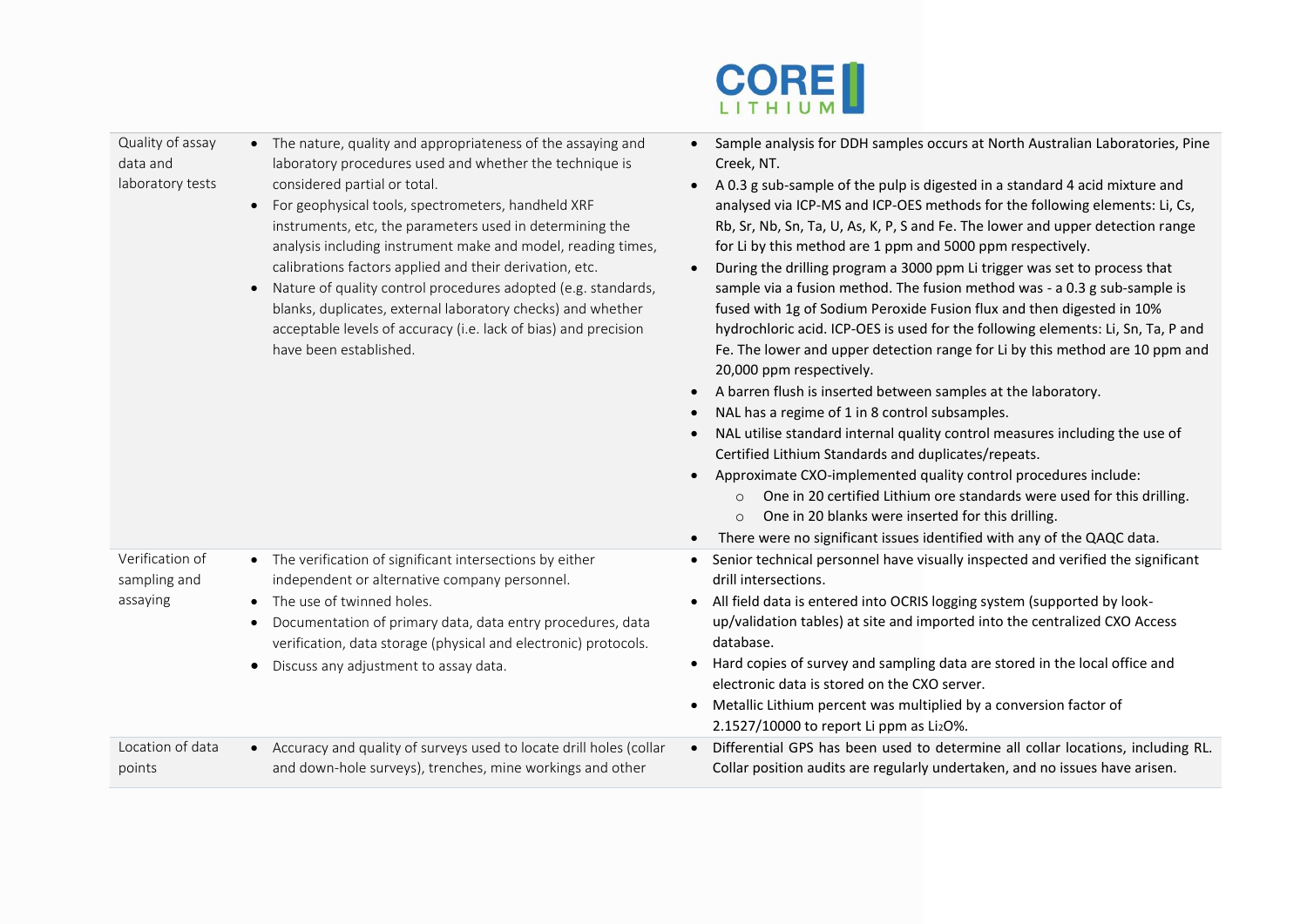

|                                                                  | locations used in Mineral Resource estimation.<br>Specification of the grid system used.<br>Quality and adequacy of topographic control.<br>$\bullet$                                                                                                                                                                                                                                   | The grid system is MGA_GDA94, zone 52 for easting, northing and RL.<br>$\bullet$<br>All of the CXO drilled DD hole traces were surveyed by north seeking gyro tool<br>$\bullet$<br>operated by the drillers and the collar is oriented by a line of sight compass and<br>a clinometer.                                                                                                                                                                                                                                               |
|------------------------------------------------------------------|-----------------------------------------------------------------------------------------------------------------------------------------------------------------------------------------------------------------------------------------------------------------------------------------------------------------------------------------------------------------------------------------|--------------------------------------------------------------------------------------------------------------------------------------------------------------------------------------------------------------------------------------------------------------------------------------------------------------------------------------------------------------------------------------------------------------------------------------------------------------------------------------------------------------------------------------|
| Data spacing and<br>distribution                                 | Data spacing for reporting of Exploration Results.<br>Whether the data spacing and distribution is sufficient to<br>establish the degree of geological and grade continuity<br>appropriate for the Mineral Resource and Ore Reserve<br>estimation procedure(s) and classifications applied.<br>Whether sample compositing has been applied.                                             | Drill spacing is illustrated in the Long Section.<br>The mineralisation and geology show good continuity from hole to hole and<br>will be sufficient to support the definition of a Mineral Resource and the<br>classifications contained in the JORC Code (2012 Edition).<br>All DDH mineralised intervals reported are based on a maximum of one metre<br>$\bullet$<br>sample interval, with local intervals down to 0.3m.                                                                                                         |
| Orientation of<br>data in relation to<br>geological<br>structure | Whether the orientation of sampling achieves unbiased<br>sampling of possible structures and the extent to which this is<br>known, considering the deposit type.<br>If the relationship between the drilling orientation and the<br>orientation of key mineralised structures is considered to have<br>introduced a sampling bias, this should be assessed and<br>reported if material. | Drilling is oriented approximately perpendicular to the interpreted strike of<br>mineralization (pegmatite body) as mapped. Because of the dip of the hole,<br>drill intersections are apparent thicknesses and overall geological context is<br>needed to estimate true thicknesses.<br>Estimates of true thickness have been discussed in the announcement to avoid<br>$\bullet$<br>confusion. Generally they represent approximately 60-70% of the drilled<br>thickness.<br>No sampling bias is believed to have been introduced. |
| Sample security                                                  | • The measures taken to ensure sample security.                                                                                                                                                                                                                                                                                                                                         | Sample security was managed by the CXO. After preparation in the field or<br>CXO's warehouse, samples were packed into polyweave bags and transported<br>by the Company directly to the assay laboratory. The assay laboratory audits<br>the samples on arrival and reports any discrepancies back to the Company. No<br>such discrepancies occurred.                                                                                                                                                                                |
| Audits or reviews                                                | The results of any audits or reviews of sampling techniques and<br>data.                                                                                                                                                                                                                                                                                                                | No audits or reviews of the data associated with this drilling have occurred.                                                                                                                                                                                                                                                                                                                                                                                                                                                        |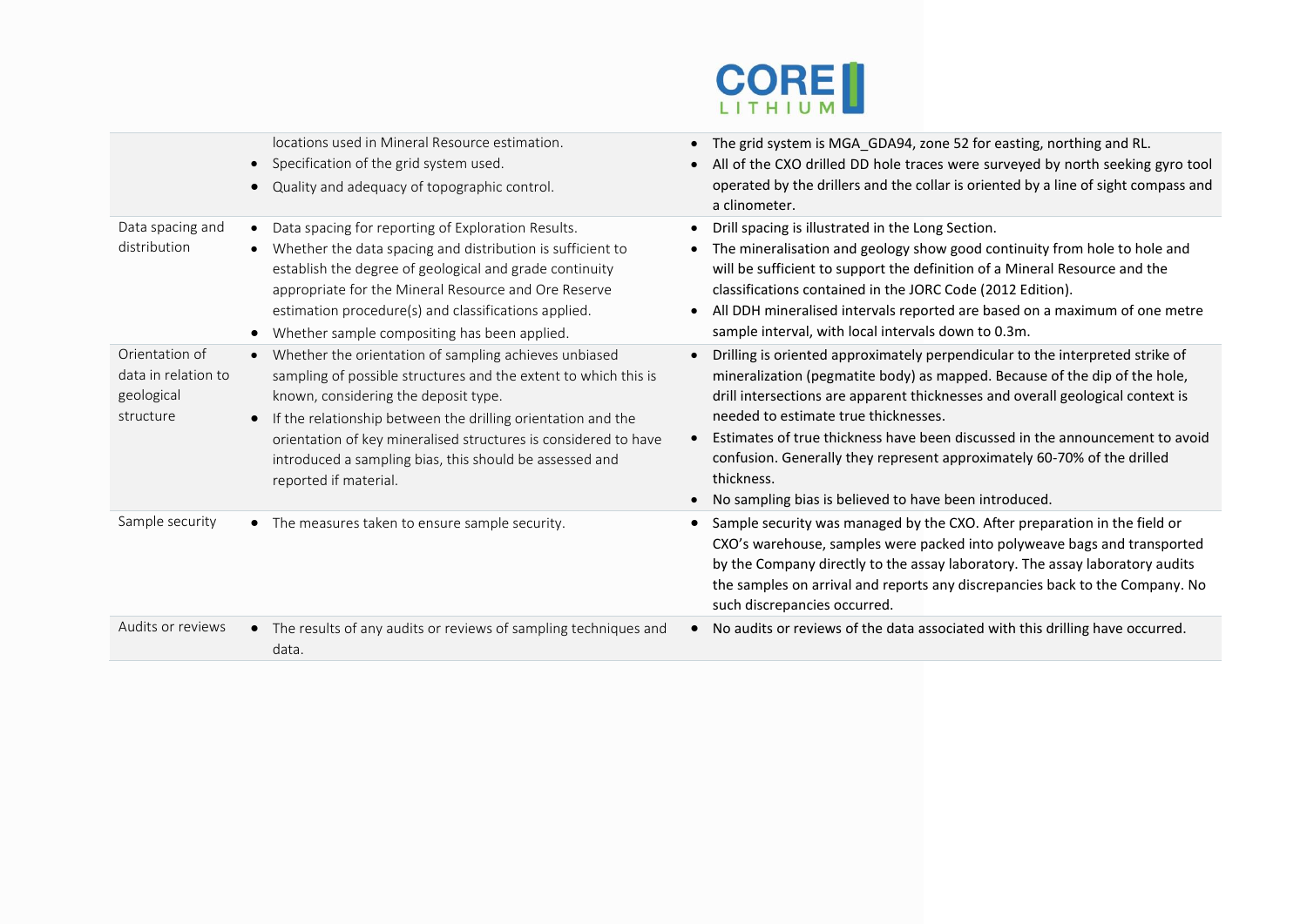

# Section 2 Reporting of Exploration Results

# (Criteria listed in the preceding section also apply to this section.)

| Criteria                                      | <b>JORC Code explanation</b>                                                                                                                                                                                                                                                                                                                                                                                                                            | Commentary                                                                                                                                                                                                                                                                                                                                                                                                                                                                                                                                                                                                                                                                                                                                                                                                                                                                                                                                                                                                                                                                                                                                                                                                                                                              |
|-----------------------------------------------|---------------------------------------------------------------------------------------------------------------------------------------------------------------------------------------------------------------------------------------------------------------------------------------------------------------------------------------------------------------------------------------------------------------------------------------------------------|-------------------------------------------------------------------------------------------------------------------------------------------------------------------------------------------------------------------------------------------------------------------------------------------------------------------------------------------------------------------------------------------------------------------------------------------------------------------------------------------------------------------------------------------------------------------------------------------------------------------------------------------------------------------------------------------------------------------------------------------------------------------------------------------------------------------------------------------------------------------------------------------------------------------------------------------------------------------------------------------------------------------------------------------------------------------------------------------------------------------------------------------------------------------------------------------------------------------------------------------------------------------------|
| Mineral tenement<br>and land tenure<br>status | Type, reference name/number, location and ownership<br>including agreements or material issues with third parties such<br>as joint ventures, partnerships, overriding royalties, native title<br>interests, historical sites, wilderness or national park and<br>environmental settings.<br>The security of the tenure held at the time of reporting along<br>$\bullet$<br>with any known impediments to obtaining a licence to operate<br>in the area. | Drilling by CXO took place on EL30015, which is 100% owned by CXO.<br>$\bullet$<br>The area being drilled comprises Vacant Crown land.<br>$\bullet$<br>There are no registered heritage sites covering the areas being drilled.<br>The tenements are in good standing with the NT DPIR Titles Division.<br>$\bullet$                                                                                                                                                                                                                                                                                                                                                                                                                                                                                                                                                                                                                                                                                                                                                                                                                                                                                                                                                    |
| <b>Exploration done</b><br>by other parties   | Acknowledgment and appraisal of exploration by other parties.                                                                                                                                                                                                                                                                                                                                                                                           | The history of mining in the Bynoe area dates back to 1886 when tin was<br>$\bullet$<br>discovered by Mr. C Clark.<br>By 1890 the Leviathan Mine and the Annie Mine were discovered and worked<br>discontinuously until 1902.<br>In 1903 the Hang Gong Wheel of Fortune was found, and 109 tons of tin<br>$\bullet$<br>concentrates were produced in 1905. In 1906, the mine produced 80 tons of<br>concentrates.<br>By 1909 activity was limited to Leviathan and Bells Mona mines in the area<br>$\bullet$<br>with little activity in the period 1907 to 1909.<br>The records of production for many mines are not complete, and in numerous<br>$\bullet$<br>cases changes have been made to the names of the mines and prospects which<br>tend to confuse the records still further. In many cases the published names of<br>mines cannot be linked to field occurrences.<br>In the early 1980s the Bynoe Pegmatite field was reactivated during a period of<br>$\bullet$<br>high tantalum prices by Greenbushes Tin which owned and operated the<br>Greenbushes Tin and Tantalite (and later spodumene) Mine in WA.<br>Greenbushes Tin Ltd entered into a JV named the Bynoe Joint Venture with<br>Barbara Mining Corporation, a subsidiary of Bayer AG of Germany. |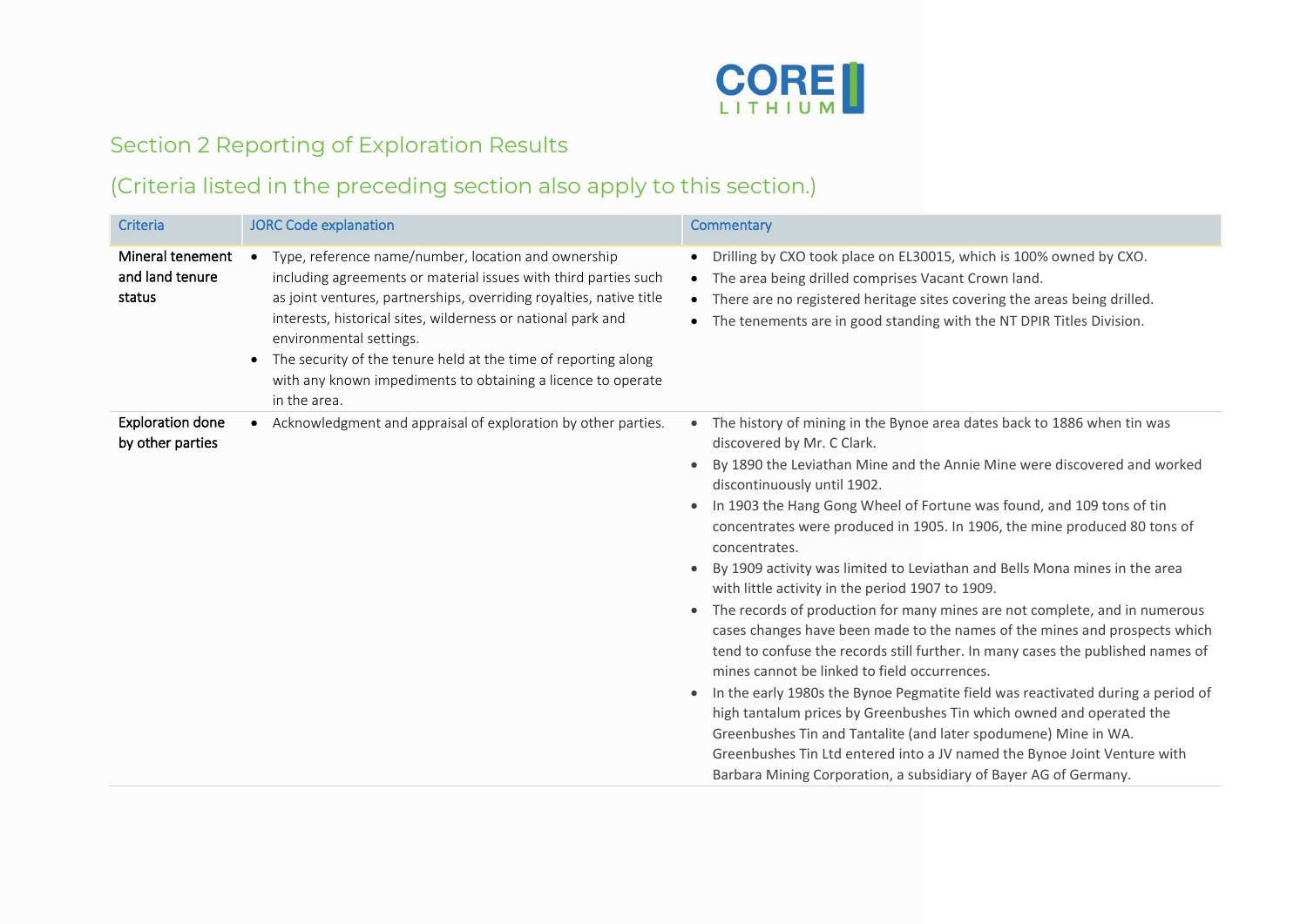

| Criteria | <b>JORC Code explanation</b>                                               | Commentary                                                                                                                                                                                                                                                                                                                                                                                                                                                                                                                                                                                                                                                                                                                                                                                                                                                                                                                                                                                                                                                                                                                                                                                                                                                                         |
|----------|----------------------------------------------------------------------------|------------------------------------------------------------------------------------------------------------------------------------------------------------------------------------------------------------------------------------------------------------------------------------------------------------------------------------------------------------------------------------------------------------------------------------------------------------------------------------------------------------------------------------------------------------------------------------------------------------------------------------------------------------------------------------------------------------------------------------------------------------------------------------------------------------------------------------------------------------------------------------------------------------------------------------------------------------------------------------------------------------------------------------------------------------------------------------------------------------------------------------------------------------------------------------------------------------------------------------------------------------------------------------|
|          |                                                                            | Greenex (the exploration arm of Greenbushes Tin Ltd) explored the Bynoe<br>pegmatite field between 1980 and 1990 and produced tin and tantalite from<br>its Observation Hill Treatment Plant between 1986 and 1988.<br>They then tributed the project out to a company named Fieldcorp Pty Ltd who<br>$\bullet$<br>operated it between 1991 and 1995.<br>In 1996, Julia Corp drilled RC holes into representative pegmatites in the field,<br>$\bullet$<br>but like all their predecessors, did not assay for Li.<br>Since 1996 the field has been defunct until recently when exploration has<br>$\bullet$<br>begun on ascertaining the lithium prospectivity of the Bynoe pegmatites.<br>• The NT geological Survey undertook a regional appraisal of the field, which was<br>published in 2004 (NTGS Report 16, Frater 2004).<br>LTR drilled the first deep RC holes at BP33, Hang Gong and Booths in 2016,<br>$\bullet$<br>targeting surface workings dating back to the 1980s. The operators at that time<br>were seeking Tin and Tantalum.<br>CXO subsequently drilled BP33, Grants, Far West, Central, Ah Hoy and several<br>$\bullet$<br>other prospects in 2016.<br>After purchase of the Liontown tenements in 2017, CXO drilled Lees, Booths,<br>Carlton and Hang Gong. |
| Geology  | Deposit type, geological setting and style of mineralisation.<br>$\bullet$ | The tenements listed above cover the northern and central portion of a<br>$\bullet$<br>swarm of complex zoned rare element pegmatite field, which comprises the<br>55km long by 10km wide West Arm - Mt Finniss pegmatite belt (Bynoe<br>Pegmatite Field; NTGS Report 16). The main pegmatites in this belt include Mt<br>Finniss, Grants, BP33, Carlton, Hang Gong and Sandras.<br>The Finniss pegmatites have intruded early Proterozoic shales, siltstones and<br>$\bullet$<br>schists of the Burrell Creek Formation which lies on the northwest margin of<br>the Pine Creek Geosyncline. To the south and west are the granitoid plutons<br>and pegmatitic granite stocks of the Litchfield Complex. The source of the<br>fluids that have formed the intruding pegmatites is generally accepted as<br>being the Two Sisters Granite to the west of the belt, and which probably<br>underlies the entire area at depths of 5-10 km.                                                                                                                                                                                                                                                                                                                                           |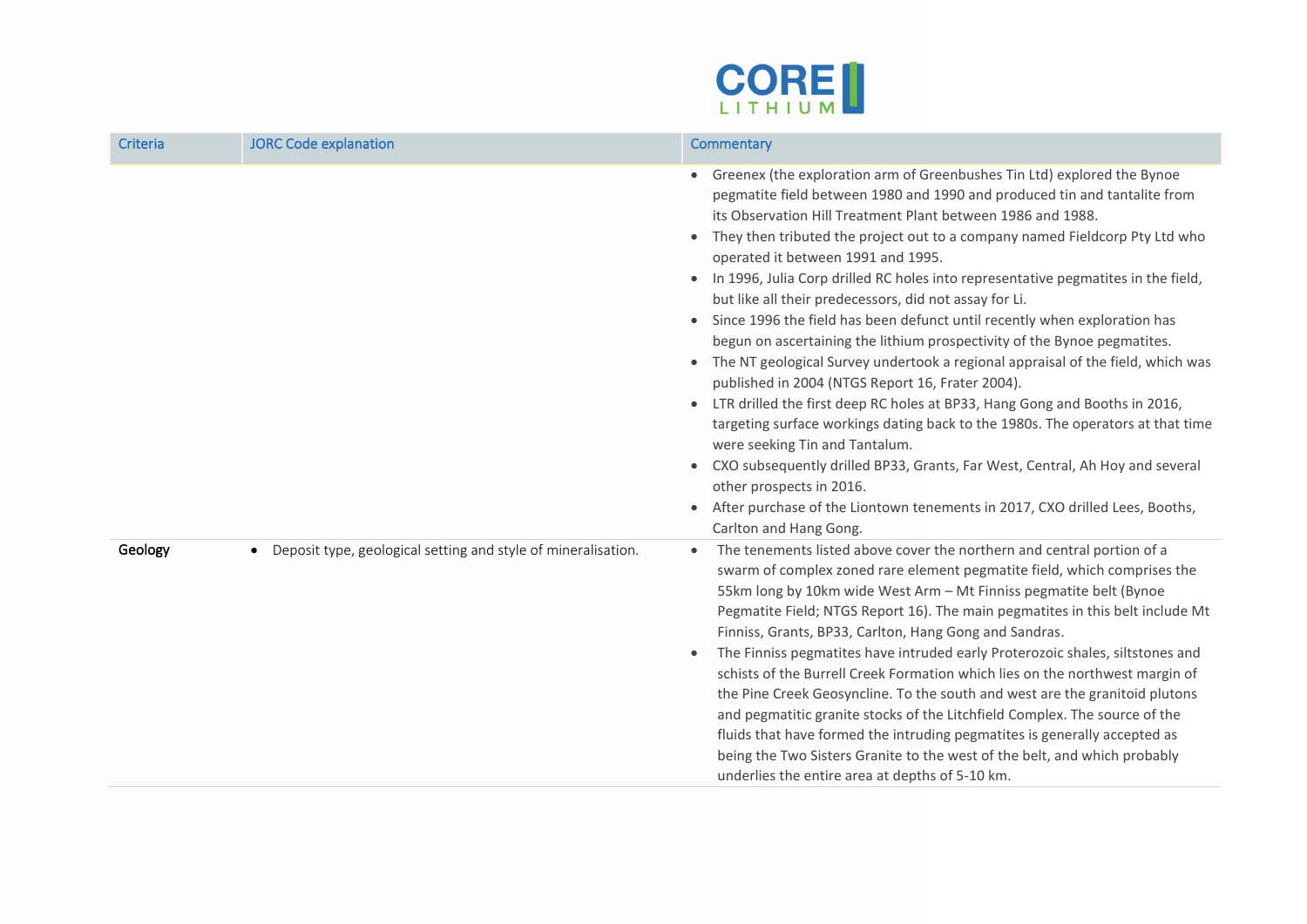

| Criteria                    | <b>JORC Code explanation</b>                                                                                                                                                                                                                                                                                                                                                                                                                                                                                                                                                                                                                                                                                                  | Commentary                                                                                                                                                                                                                                                                                                                                                                                                                                                                                                    |
|-----------------------------|-------------------------------------------------------------------------------------------------------------------------------------------------------------------------------------------------------------------------------------------------------------------------------------------------------------------------------------------------------------------------------------------------------------------------------------------------------------------------------------------------------------------------------------------------------------------------------------------------------------------------------------------------------------------------------------------------------------------------------|---------------------------------------------------------------------------------------------------------------------------------------------------------------------------------------------------------------------------------------------------------------------------------------------------------------------------------------------------------------------------------------------------------------------------------------------------------------------------------------------------------------|
|                             |                                                                                                                                                                                                                                                                                                                                                                                                                                                                                                                                                                                                                                                                                                                               | Lithium mineralisation has been identified historically as occurring at Bilato's<br>(Picketts) and Saffums 1 but more recently LTR and CXO have identified<br>spodumene at numerous other prospects, including Grants, BP33, Booths,<br>Lees, Hang Gong, Ah Hoy, Far West Central and Sandras.                                                                                                                                                                                                                |
| Drill hole<br>Information   | A summary of all information material to the understanding of<br>$\bullet$<br>the exploration results including a tabulation of the following<br>information for all Material drill holes:<br>o easting and northing of the drill hole collar<br>o elevation or RL (Reduced Level - elevation above sea level in<br>metres) of the drill hole collar<br>o dip and azimuth of the hole<br>o down hole length and interception depth<br>o hole length.<br>If the exclusion of this information is justified on the basis that<br>$\bullet$<br>the information is not Material and this exclusion does not<br>detract from the understanding of the report, the Competent<br>Person should clearly explain why this is the case. | A summary of material information for all drill holes drilled and discussed in<br>$\bullet$<br>this release is contained within the body of the report. This includes all collar<br>locations, hole depths, dip and azimuth as well as current assay or intercept<br>information.<br>No drilling or assay information has been excluded.                                                                                                                                                                      |
| Data aggregation<br>methods | In reporting Exploration Results, weighting averaging<br>$\bullet$<br>techniques, maximum and/or minimum grade truncations (e.g.<br>cutting of high grades) and cut-off grades are usually Material<br>and should be stated.<br>Where aggregate intercepts incorporate short lengths of high-<br>$\bullet$<br>grade results and longer lengths of low-grade results, the<br>procedure used for such aggregation should be stated and<br>some typical examples of such aggregations should be shown in<br>detail.<br>The assumptions used for any reporting of metal equivalent<br>$\bullet$<br>values should be clearly stated.                                                                                               | • Any sample compositing reported here is calculated via length weighted<br>averages of the 1 m assays. Length weighted averages are acceptable method<br>because the density of the rock (pegmatite) is constant.<br>• 0.4% Li <sub>2</sub> O was used as lower cut off grades for compositing and reporting<br>intersections with allowance for including up to 3m of consecutive drill material<br>of below cut-off grade (internal dilution).<br>• No metal equivalent values have been used or reported. |
| Relationship<br>between     | These relationships are particularly important in the reporting<br>$\bullet$<br>of Exploration Results.                                                                                                                                                                                                                                                                                                                                                                                                                                                                                                                                                                                                                       | • All holes have been drilled at angles of between 64 - 71° and approximately<br>perpendicular to the strike of the pegmatite. The pegmatite dips steeply to the                                                                                                                                                                                                                                                                                                                                              |